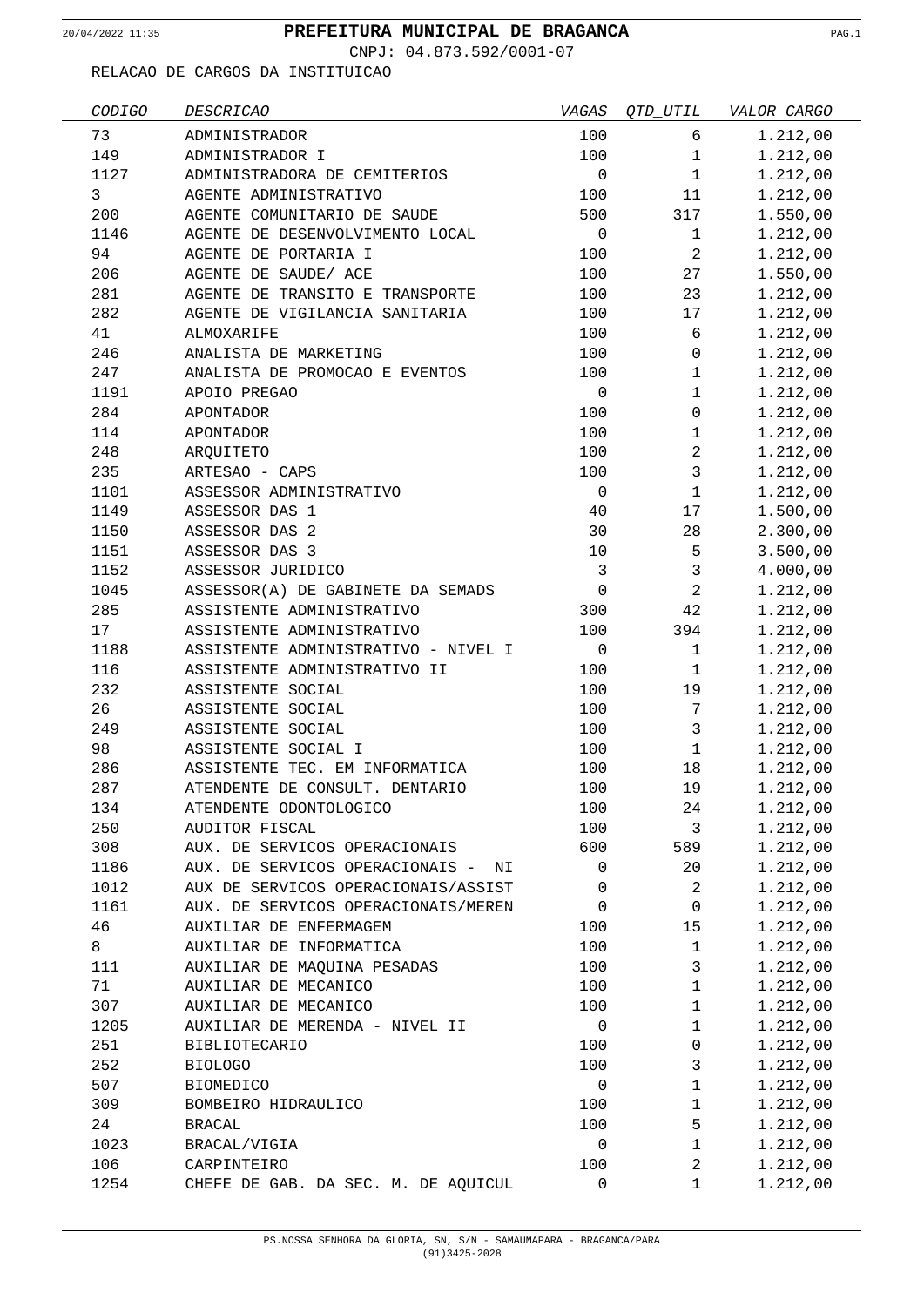CNPJ: 04.873.592/0001-07

| CODIGO | <b>DESCRICAO</b>                    | VAGAS          | OTD UTIL       | VALOR CARGO |
|--------|-------------------------------------|----------------|----------------|-------------|
| 1213   | CHEFE DE RECURSOS HUMANOS DA GCMB   | 0              | $\mathbf{1}$   | 1.212,00    |
| 1123   | CHEFE DE TRANSPORTE                 | 0              | $\mathbf{1}$   | 1.212,00    |
| 1066   | CHEFE DO DEPARTAMENTO DE CONTRATOS  | 0              | $\mathbf{1}$   | 1.212,00    |
| 1065   | CHEFE DO DEPARTAMENTO DE TECNOLOGIA | 0              | $\overline{a}$ | 1.212,00    |
| 1051   | CHEFE DO DEPARTAMENTO PESSOAL       | 0              | $\mathbf{1}$   | 1.212,00    |
| 1053   | CHEFE DO SERVICO DE INFORMACAO AO C | 0              | $\mathbf{1}$   | 1.212,00    |
| 1055   | CHEFE DO SERVICO DE PROTOCOLO       | 0              | $\mathbf{1}$   | 1.212,00    |
| 1193   | CHEFE DO SETOR CONTROLE, MONIT. E F | 0              | $\mathbf{1}$   | 1.212,00    |
| 1157   | CHEFE DO SETOR DE ARRECADACAO, FISC | 0              | $\mathbf{1}$   | 1.212,00    |
| 1048   | CHEFE DO SETOR DE CONTABILIDADE     | 0              | $\mathbf 1$    | 1.212,00    |
| 1120   | CHEFE DO SETOR DE ESTATISTICA       | 0              | $\mathbf{1}$   | 1.212,00    |
| 1044   | CHEFE DO SETOR DE RECURSOS HUMANOS  | 0              | $\mathbf{1}$   | 1.212,00    |
| 1237   | CHEFE INTERINO DO SETOR DE PROTOCOL | 0              | $\mathbf{1}$   | 1.212,00    |
| 1015   | COMANDANTE DA GUARDA CIVIL MUNICIPA | 1              | $\mathbf{1}$   | 1.212,00    |
| 1252   | COMANDANTE INTERINA DA GCMB         | 0              | $\mathbf{1}$   | 1.212,00    |
| 182    | CONSELHEIRO TUTELAR                 | 100            | 10             | 2.446,79    |
| 253    | CONTADOR (A)                        | 100            | 3              | 1.212,00    |
| 1      | CONTINUO                            | 100            | 41             | 1.212,00    |
| 1204   | CONTINUO - NIVEL II                 | 0              | $\mathbf{1}$   | 1.212,00    |
| 1245   | CONTINUO NIVEL II                   | 0              | $\mathbf{1}$   | 1.212,00    |
| 1096   | CONTROLADOR GERAL DO MUNICIPIO      | 1              | $\mathbf{1}$   | 6.000,00    |
| 1247   | CONTROLADOR INTERINO GERAL DO MUNIC | 0              | $\mathbf{1}$   | 6.000,00    |
| 1259   | COORD. ADMINIST. E FINANCEIRO       | 0              | $\mathbf{1}$   | 1.212,00    |
| 1256   | COORD. DA CENTRAL DE REGULACAO      | 0              | $\mathbf{1}$   | 1.212,00    |
| 1197   | COORD. DE VIGILANCIA EM SAUDE       | 0              | 2              | 1.212,00    |
| 1163   | COORD. DO CENTRO DE PERICIAS RENATO | 0              | $\mathbf{1}$   | 1.212,00    |
| 1250   | COORD. INTERINO CASA DO EMPREENDEDO | 0              | $\mathbf{1}$   | 1.212,00    |
| 400    | <b>COORDENADOR</b>                  | 100            | $\overline{a}$ | 3.000,00    |
| 21     | COORDENADOR (A) PEDAGOGICO          | 100            | 73             | 1.179,15    |
| 1086   | COORDENADOR DE FREQUENCIA ESCOLAR   | 0              | $\mathbf{1}$   | 1.212,00    |
| 1121   | COORDENADOR DE PLANEJAMENTO         | 0              | $\mathbf{1}$   | 1.212,00    |
| 1049   | COORDENADOR DE RECURSOS HUMANOS     | 0              | $\mathbf{1}$   | 1.212,00    |
| 1099   | COORDENADOR DE SAUDE BUCAL          | 0              | $\mathbf{1}$   | 1.212,00    |
| 1071   | COORDENADOR DO NUCLEO DE FISCALIZAC | $\overline{0}$ | $\mathbf{1}$   | 1.212,00    |
| 1228   | COORDENADOR DO ORG MUN. DE PROT. E  | $\mathbf 0$    | $\mathbf 1$    | 1.212,00    |
| 138    | COORDENADOR FINANCEIRO              | 100            | $\overline{4}$ | 1.212,00    |
| 402    | COORDENADOR PEDAGOGICO              | 100            | 1              | 1.212,00    |
| 19     | COORDENADOR(A)                      | 100            | 2              | 1.500,00    |
| 1093   | COORDENADORA CASA DO EMPREENDEDOR   | 0              | 0              | 1.212,00    |
| 1126   | COORDENADORA DE ATENCAO BASICA      | 0              | $\mathbf{1}$   | 1.212,00    |
| 1211   | COORDENADORA DE ENSINO DO PROJETO G | 0              | $\mathbf{1}$   | 1.212,00    |
| 1082   | COORDENADORA DE ESTATISTICA         | 0              | $\mathbf{1}$   | 1.212,00    |
| 1083   | COORDENADORA DE PROCESSOS           | 0              | $\mathbf{1}$   | 1.212,00    |
| 1084   | COORDENADORA DO MODULAR             | 0              | $\mathbf{1}$   | 1.212,00    |
| 1073   | COORDENADORA GERAL DO PROJETO GUARD | 0              | 0              | 1.212,00    |
| 1088   | COORDENADOR/ASSISTENTE SOCIAL       | 0              | 5              | 1.212,00    |
| 1090   | COORDENADOR/PEDAGOGO                | 0              | 2              | 1.212,00    |
| 1192   | COORDENADOR/PSICOLOGO               | 0              | 0              | 1.212,00    |
| 79     | COVEIRO                             | 100            | 5              | 1.212,00    |
| 150    | COVEIRO I                           | 100            | $\mathbf{1}$   | 1.212,00    |
| 1147   | CUIDADOR                            | 0              | 178            | 1.212,00    |
| 1017   | CUIDADOR SOCIAL                     | 3              | 29             | 1.212,00    |
| 245    | DIRETOR                             | 100            | 2              | 1.212,00    |
| 1122   | DIRETOR ADMINISTRATIVO              | 0              | $\mathbf 1$    | 1.212,00    |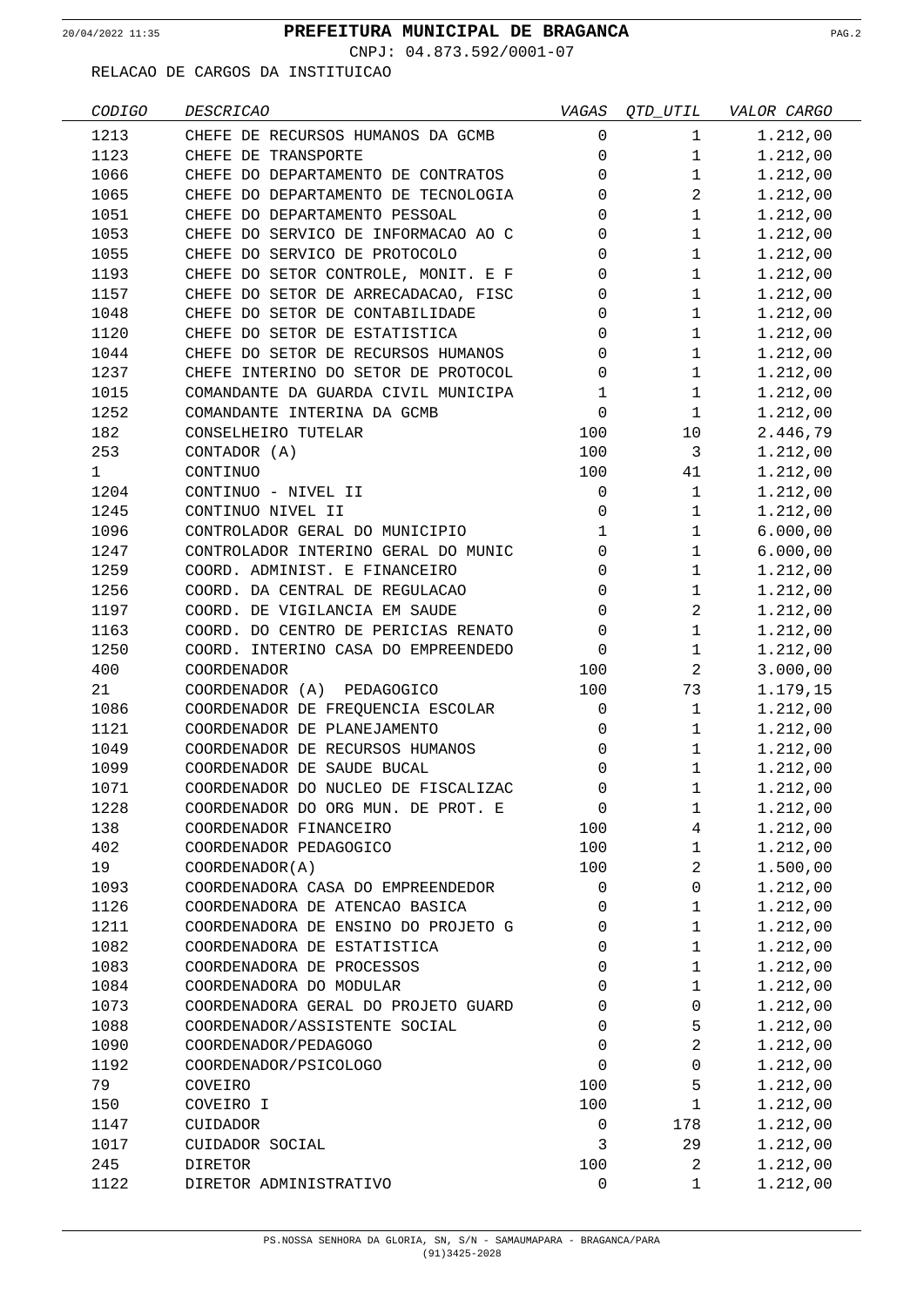CNPJ: 04.873.592/0001-07

| CODIGO | <b>DESCRICAO</b>                    | VAGAS               | QTD_UTIL       | VALOR CARGO |
|--------|-------------------------------------|---------------------|----------------|-------------|
| 1225   | DIRETOR CLINICO                     | 0                   | $\mathbf{1}$   | 1.212,00    |
| 1241   | DIRETOR DA BIBLIOTECA MUNICIPAL     | 0                   | $\mathbf 1$    | 1.212,00    |
| 1235   | DIRETOR DE CONVENIOS                | $\mathbf 0$         | $\mathbf{1}$   | 1.212,00    |
| 1238   | DIRETOR DE MANUTENCAO E PAISAGISMO  | 0                   | $\mathbf{1}$   | 1.212,00    |
| 1145   | DIRETOR DE PLANEJAMENTO             | 0                   | $\mathbf{1}$   | 1.212,00    |
| 1199   | DIRETOR DO DEP. DE AQUICULTURA      | 0                   | $\mathbf{1}$   | 1.212,00    |
| 1263   | DIRETOR DO DEP. DE MONITORAMENTO E  | 0                   | $\mathbf{1}$   | 1.212,00    |
| 1144   | DIRETOR DO DEPARTAMENTO DE COMPRAS  | 0                   | $\mathbf{1}$   | 1.212,00    |
| 401    | DIRETOR ESCOLAR                     | 100                 | 46             | 1.212,00    |
| 1064   | DIRETOR GERAL DO DEMUTRAN           | $\mathsf{O}\xspace$ | $\mathbf{1}$   | 1.212,00    |
| 1060   | DIRETOR INTERINO                    | 0                   | 6              | 1.212,00    |
| 1251   | DIRETOR INTERINO DO DEMUTRAN        | $\mathbf 0$         | $\overline{0}$ | 1.212,00    |
| 1196   | DIRETOR OPERACIONAL                 | 0                   | $\mathbf{1}$   | 1.212,00    |
| 1056   | DIRETOR PEDAGOGICO                  | 0                   | $\mathbf{1}$   | 1.212,00    |
| 1212   | DIRETOR TECNICO EDUCACIONAL         | $\mathbf 0$         | 1              | 1.212,00    |
| 1075   | DIRETOR TECNICO OPERACIONAL DE TRAN | 0                   | $\mathbf{1}$   | 1.212,00    |
| 1074   | DIRETOR TECNICO OPERACIONAL DE TRAN | 0                   | $\mathbf{1}$   | 1.212,00    |
| 124    | DIRETOR(A)                          | 100                 | $\mathbf{1}$   | 1.212,00    |
| 1236   | DIRETOR(A) DE OBRAS E PROJETOS      | $\mathsf 0$         | $\mathbf{1}$   | 1.212,00    |
| 1063   | DIRETORA DO DEP. DE GESTAO AMBIENTA | 0                   | $\mathbf{1}$   | 1.212,00    |
| 1198   | DIRETORA DO DEP. DE PESCA           | 0                   | $\mathbf{1}$   | 1.212,00    |
|        | DIRETOR(A) FINANCEIRO               | $\mathbf 0$         | $\overline{a}$ |             |
| 1081   |                                     | $\mathbf 0$         |                | 1.212,00    |
| 1195   | DIRETOR(A) MUNICIPAL DE TURISMO     |                     | 1              | 1.212,00    |
| 72     | ELETRICISTA                         | 100                 | 5              | 1.212,00    |
| 147    | ENC. CEMITERIO                      | 100                 | $\mathbf{1}$   | 1.212,00    |
| 221    | ENFERMEIRA                          | 100                 | 8              | 1.212,00    |
| 133    | <b>ENFERMEIRO</b>                   | 100                 | 53             | 1.212,00    |
| 254    | <b>ENFERMEIRO</b>                   | 100                 | 26             | 1.212,00    |
| 204    | ENFERMEIRO(A)                       | 100                 | 2              | 2.000,00    |
| 1013   | <b>ENGENHEIRO</b>                   | 0                   | 0              | 1.212,00    |
| 257    | ENGENHEIRO (A) DE PESCA             | 100                 | 0              | 1.212,00    |
| 255    | ENGENHEIRO AGRONOMO                 | 100                 | 4              | 1.212,00    |
| 1029   | ENGENHEIRO CIVIL                    | $\mathfrak{Z}$      | 6              | 1.212,00    |
| 9      | ESCRITURARIO II                     | 100                 | 14             | 1.212,00    |
| 13     | ESCRITURARIO IV                     | 100                 | 3              | 1.212,00    |
| 180    | ESCRITURARIO-VI SEC. ESCOL          | 100                 | 0              | 1.212,00    |
| 11     | ESPECIALISTA EM COMUNICAO           | 100                 | $\mathbf{1}$   | 1.212,00    |
| 501    | FACILITADOR SOCIAL                  | 10                  | $\mathbf{1}$   | 1.212,00    |
| 1226   | FARMACEUTICA DA VIGILANCIA SANITARI | $\mathbf 0$         | $\mathbf 1$    | 1.212,00    |
| 216    | FARMACEUTICO                        | 100                 | $\overline{a}$ | 1.212,00    |
| 258    | FARMACEUTICO BIOQUIMICO             | 100                 | 2              | 1.212,00    |
| 289    | FISCAL AMBIENTAL                    | 100                 | $\mathbf{3}$   | 1.212,00    |
| 1179   | FISCAL DE CONTRATOS DO FUNDO MUNICI | 0                   | $\mathbf 1$    | 1.212,00    |
| 1178   | FISCAL DE CONTRATOS DO FUNDO MUNICI | 0                   | $\overline{a}$ | 1.212,00    |
| 1177   | FISCAL DE CONTRATOS DO FUNDO PREFEI | 0                   | $\mathbf 1$    | 1.212,00    |
| 290    | FISCAL DE OBRAS                     | 100                 | $\overline{a}$ | 1.212,00    |
| 292    | FISCAL DE RECEITAS MUNICIPAIS       | 100                 | $\overline{a}$ | 1.212,00    |
| 65     | FISCAL DE SERVICO                   | 100                 | 11             | 1.212,00    |
| 1207   | FISCAL DE SERVICOS PUBLICOS         | $\mathsf 0$         | $\mathbf 1$    | 1.212,00    |
| 148    | FISCAL I                            | 100                 | $\mathbf 1$    | 1.212,00    |
| 59     | FISIOTERAPEUTA                      | 100                 | 9              | 1.212,00    |
| 259    | FISIOTERAPEUTA                      | 100                 | $\mathbf{1}$   | 1.212,00    |
| 260    | FONOAUDIOLOGO                       | 100                 | 5              | 1.212,00    |
| 311    | GARI                                | 250                 | 113            | 1.212,00    |
|        |                                     |                     |                |             |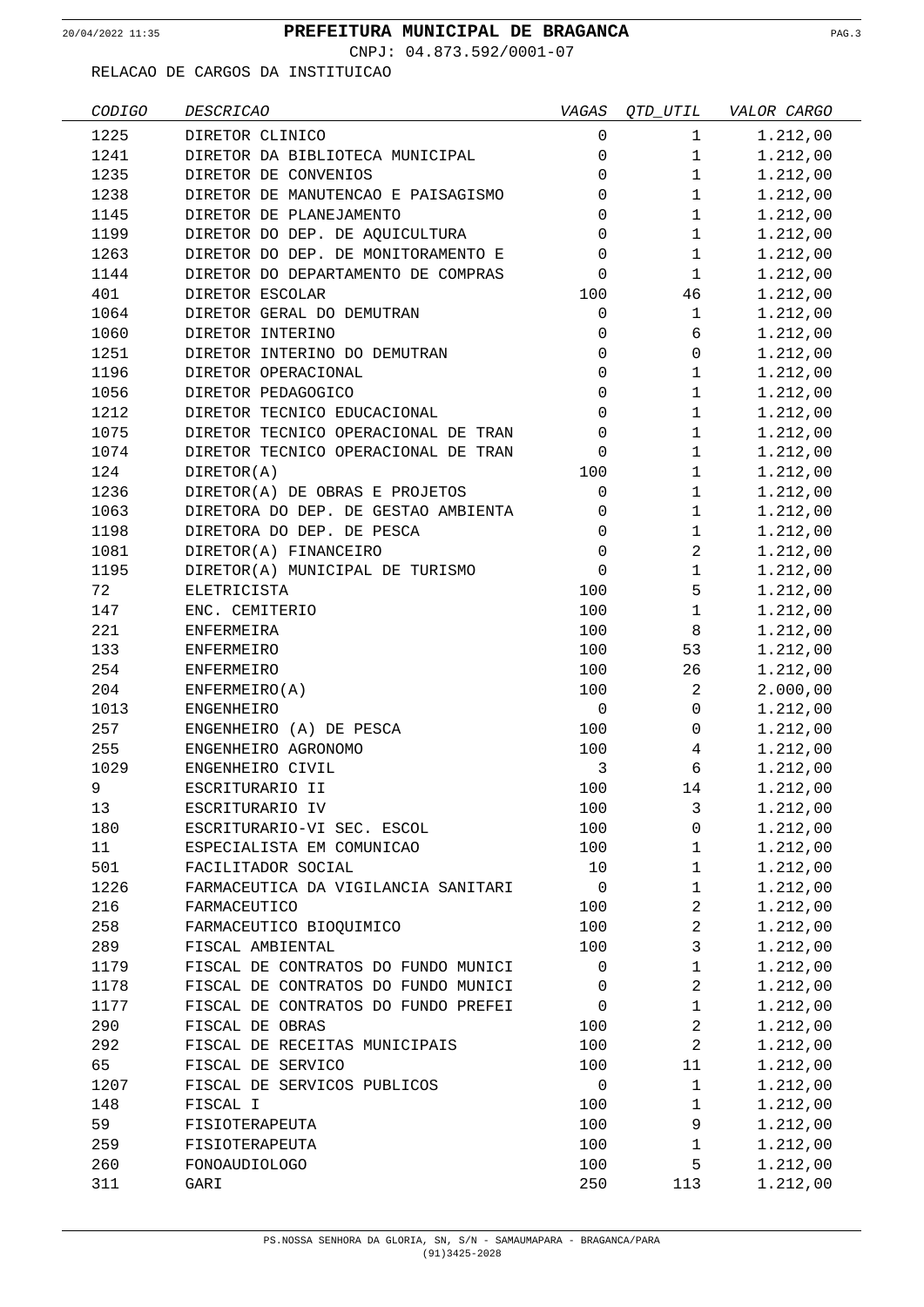CNPJ: 04.873.592/0001-07

| CODIGO | <b>DESCRICAO</b>                    | VAGAS          | <i>QTD_UTIL</i> | VALOR CARGO |
|--------|-------------------------------------|----------------|-----------------|-------------|
| 1160   | GARI/AUX. DE SERV. OPERACIONAIS     | 0              | 1               | 1.212,00    |
| 261    | <b>GEOGRAFO</b>                     | 100            | $\mathbf 1$     | 1.212,00    |
| 1139   | GER CENTRAL DE MARC CONSULT E EXAME | 0              | $\mathbf 1$     | 1.212,00    |
| 1174   | GERENTE CAPS AD                     | 0              | $\mathbf{1}$    | 1.212,00    |
| 1230   | GERENTE CAPS II                     | 0              | $\mathbf{1}$    | 1.212,00    |
| 1243   | GERENTE CONSULTORIO NA RUA          | 0              | $\mathbf{1}$    | 1.212,00    |
| 1246   | GERENTE CTA                         | 0              | $\mathbf{1}$    | 1.212,00    |
| 1242   | GERENTE DA VIGILANCIA EPIDEMIOLOGIC | 0              | $\mathbf{1}$    | 1.212,00    |
| 1140   | GERENTE DE ALMOXARIFADO             | 0              | $\mathbf{1}$    | 1.212,00    |
| 1234   | GERENTE DE ATENCAO BASICA ZONA RURA | 0              | $\mathbf 1$     | 1.212,00    |
| 1255   | GERENTE DE ATENCAO BASICA ZONA URBA | 0              | $\mathbf{1}$    | 1.212,00    |
| 1034   | GERENTE DE COMPRAS                  | 0              | $\mathbf{1}$    | 1.212,00    |
| 1260   | GERENTE DE FINANCAS                 | 0              | $\mathbf{1}$    | 1.212,00    |
| 1036   | GERENTE DE MANUTENCAO               | 0              | 1               | 1.212,00    |
| 1239   | GERENTE DE MATERIAIS DE PATRIMONIO  | 0              | 0               | 1.212,00    |
| 1104   | GERENTE DE PROCESSAMENTO DE DADOS   | $\Omega$       | $\mathbf{1}$    | 1.212,00    |
| 1105   | GERENTE DE PROGRAMAS DE SAUDE       | 0              | $\mathbf 1$     | 1.212,00    |
| 1039   | GERENTE DE REGULACAO DE CONTROLE E  | 0              | $\mathbf 1$     | 1.212,00    |
| 1261   | GERENTE DE TRANSFUSIONAL            | 0              | 1               | 1.212,00    |
|        | GERENTE DE TRANSPORTE               |                |                 |             |
| 1035   |                                     | 0              | $\mathbf{1}$    | 1.212,00    |
| 1214   | GERENTE DE UBS                      | 0              | 7               | 1.212,00    |
| 1155   | GERENTE DE VIGILANCIA AMBIENTAL     | 0              | $\mathbf 0$     | 1.212,00    |
| 1216   | GERENTE DE VIGILANCIA SANITARIA     | 0              | $\mathbf{1}$    | 1.212,00    |
| 1103   | GERENTE DE ZOONOSE                  | 0              | $\mathbf{1}$    | 1.212,00    |
| 1223   | GERENTE DO C. DE REABILIT SOCORRO G | 0              | 1               | 1.212,00    |
| 1232   | GERENTE DO CASM                     | 0              | $\mathbf{1}$    | 1.212,00    |
| 1257   | GERENTE DO MELHOR EM CASA           | 0              | $\mathbf{1}$    | 1.212,00    |
| 1233   | GERENTE DO NASF                     | 0              | $\mathbf{1}$    | 1.212,00    |
| 1229   | GESTOR(A) AMBIENTAL E TECNICO(A) DE | $\mathbf 0$    | $\mathbf{1}$    | 1.212,00    |
| 1018   | GUARDA MUNICIPAL - NIVEL 1          | $\mathbf 0$    | 49              | 1.212,00    |
| 317    | GUARDA MUNICIPAL - NIVEL 3          | 100            | 14              | 1.212,00    |
| 262    | GUARDA MUNICIPAL INSPETOR- NIVEL6   | 100            | $\mathbf 0$     | 1.212,00    |
| 263    | HISTORIADOR                         | 100            | 1               | 1.212,00    |
| 414    | INATIVO                             | 100            | 80              | 1,00        |
| 1165   | INATIVO/PROFESSOR                   | $\overline{0}$ | 50              | 1,00        |
| 1014   | INSPETOR DE TRANSITO                | 5              | $\mathsf{3}$    | 1.212,00    |
| 135    | INSPETOR SANITARIO                  | 100            | $\mathbf 1$     | 1.212,00    |
| 64     | MECANICO                            | 100            | 6               | 1.212,00    |
| 203    | MEDICO                              | 100            | 12              | 1.212,00    |
| 58     | MEDICO                              | 100            | 51              | 4.000,00    |
| 316    | MEDICO - CLINICO GERAL              | 100            | 2               | 1.212,00    |
| 272    | MEDICO VETERINARIO                  | 100            | 1               | 1.212,00    |
| 1258   | MEMBRO SIAP                         | 0              | $\mathbf 1$     | 1.212,00    |
| 1091   | MEMBRO TITULAR                      | $\mathbf 0$    | $\mathbf 1$     | 1.212,00    |
| 56     | MICROSCOPISTA                       | 100            | $\mathbf 1$     | 1.212,00    |
| 295    | MOTORISTA                           | 100            | 9               | 1.212,00    |
| 12     | MOTORISTA                           | 100            | 65              | 1.212,00    |
| 102    | MOTORISTA IV                        | 100            | $\mathbf 1$     | 1.212,00    |
| 115    | MOTORISTA IX                        | 100            | 0               | 1.212,00    |
| 104    | MOTORISTA VI                        | 100            | $\mathbf 1$     | 1.212,00    |
| 109    | MOTORISTA VIII                      | 100            | 6               | 1.212,00    |
| 1024   | MOTORISTA/VIGIA                     | $\mathbf 0$    | $\mathbf 1$     | 1.212,00    |
| 273    | NUTRICIONISTA                       | 100            | 8               | 1.212,00    |
| 47     | ODONTOLOGO                          | 100            | 10              | 1.212,00    |
|        |                                     |                |                 |             |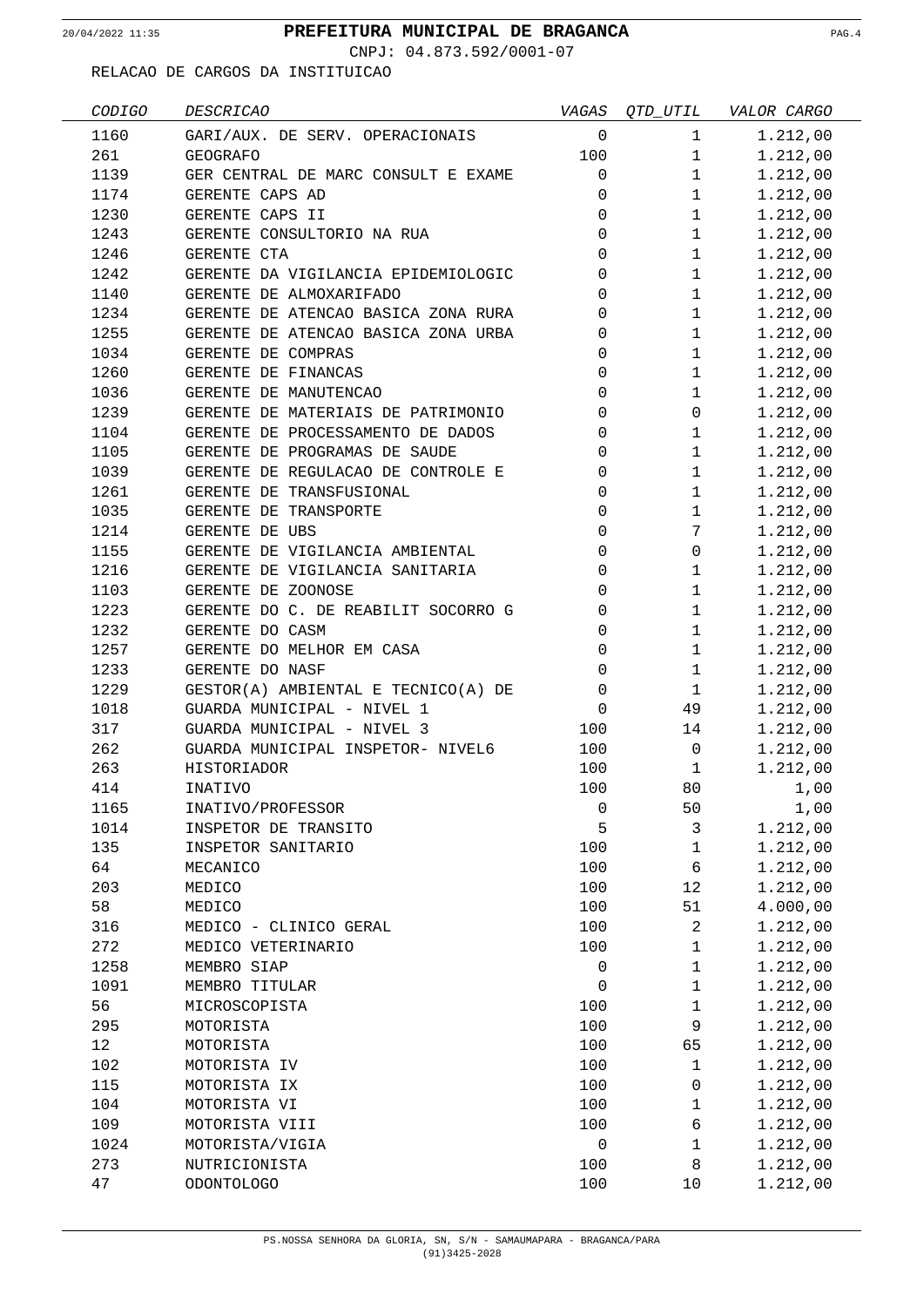CNPJ: 04.873.592/0001-07

| CODIGO | <b>DESCRICAO</b>                    | VAGAS        | <i>QTD_UTIL</i> | VALOR CARGO |
|--------|-------------------------------------|--------------|-----------------|-------------|
| 274    | <b>ODONTOLOGO</b>                   | 100          | 29              | 1.212,00    |
| 312    | OPER. DE MAQUINAS AGRICOLAS         | 100          | $\mathbf{1}$    | 1.212,00    |
| 112    | OPERADOR DE MAQUINA PADRAO-A        | 100          | $\overline{a}$  | 1.212,00    |
| 113    | OPERADOR DE MAQUINAS                | 100          | 11              | 1.212,00    |
| 1227   | OPERADOR DO SISTEMA FOPAG           | $\mathbf 0$  | $\mathbf{1}$    | 1.212,00    |
| 118    | OPERADOR GRUPO GERADOR              | 100          | $\mathbf{1}$    | 1.212,00    |
| 1249   | OPERADOR TECNICO                    | 0            | $\mathbf{1}$    | 1.212,00    |
| 500    | ORIENTADOR SOCIAL                   | 100          | $\overline{4}$  | 1.212,00    |
| 1097   | OUVIDORA                            | $\mathbf 0$  | $\mathbf{1}$    | 1.212,00    |
| 80     | PEDAGOGO                            | 100          | 14              | 1.212,00    |
| 1089   | PEDAGOGO                            | $\mathsf 0$  | 5               | 1.212,00    |
| 1118   | PEDAGOGO - NIVEL II                 | $\mathbf 0$  | $\mathbf{3}$    | 1.951,66    |
| 1222   | PEDAGOGO - NIVEL III                | $\mathbf 0$  | $\mathbf{1}$    | 1.980,93    |
| 313    | PEDREIRO                            | 100          | 40              | 1.212,00    |
| 119    | PEDREIRO II                         | 100          | $\mathbf{1}$    | 1.212,00    |
| 413    | PENSIONISTA                         | 100          | 31              | 1,00        |
| 1201   | PORTEIRO                            | $\mathbf 0$  | 92              | 1.212,00    |
| 37     | PREFEITO                            | 100          | $\mathbf{1}$    | 17.000,00   |
| 1094   | PREGOEIRO TITULAR                   | $\mathsf 0$  | $\mathbf{1}$    | 1.212,00    |
| 1078   | PRESIDENTE DA COMISSAO PERMANENTE D | 0            | $\mathbf{1}$    | 1.212,00    |
| 1080   | PROCURADOR(A) GERAL DO MUNICIPIO    | $\mathbf{1}$ | $\mathbf{1}$    | 6.000,00    |
| 1171   | PROF/ INFORMATICA EDUCATIVA         | 0            | 33              | 1.212,00    |
| 1170   | PROF/ATEND. EDUC. ESPEC.            | 0            | 33              | 1.212,00    |
| 1159   | PROF/AUX. DE SERV. OPERACIONAIS     | 0            | $\overline{2}$  | 1.212,00    |
| 1141   | PROF/DIRETOR DE LOGISTICA           | 0            | $\mathbf{1}$    | 1.212,00    |
| 1130   | PROF/DIRETORA DE RECURSOS HUMANOS   | 0            | $\mathbf{1}$    | 1.212,00    |
| 1109   | PROFESSOR - NIVEL ESPECIAL          | 0            | 89              | 1.922,82    |
| 1110   | PROFESSOR - NIVEL I                 | $\mathbf 0$  | 236             | 1.922,82    |
| 1111   | PROFESSOR - NIVEL II                | 0            | 267             | 1.951,66    |
| 1112   | PROFESSOR - NIVEL III               | 0            | 10              | 1.980,93    |
| 1113   | PROFESSOR - NIVEL IV                | $\mathbf 0$  | $\mathsf{O}$    | 2.010,65    |
| 163    | PROFESSOR (A) DO MODULAR DE ENSINO  | 200          | 115             | 1.400,00    |
| 1041   | PROFESSOR DE EDUCACAO FISICA        | 0            | 5               | 1.212,00    |
| 1114   | PROFESSOR ED. FISICA - NIVEL I      | 0            | 7               | 1.922,82    |
| 1115   | PROFESSOR ED. FISICA - NIVEL II     | 0            | 24              | 1.951,66    |
| 1116   | PROFESSOR ED. FISICA - NIVEL III    | 0            | $\mathbf 0$     | 1.980,93    |
| 408    | PROFESSOR EDUCACAO FISICA           | 100          | 19              | 1.922,82    |
| 1025   | PROFESSOR EJA                       | 0            | 36              | 1.922,82    |
| 1022   | PROFESSOR(A)/DIRETOR(A)             | 0            | $\mathbf{1}$    | 1.179,15    |
| 1011   | PROFESSOR/ASSISTENTE ADMINISTRATIVO | 0            | 32              | 1.212,00    |
| 171    | PROFESSOR/COORDENADOR               | 100          | 4               | 1.179,15    |
| 1026   | PROF/SECRETARIO ESCOLAR             | $\mathbf 0$  | $\mathbf{1}$    | 1.212,00    |
| 1167   | PROF/TECNICO EDUCACIONAL            | 0            | 70              | 1.212,00    |
| 403    | PROF/VICE DIRETOR(A) ESCOLAR        | 100          | 0               | 1.179,15    |
| 275    | <b>PSICOLOGO</b>                    | 100          | 7               | 1.212,00    |
| 222    | <b>PSICOLOGO</b>                    | 100          | 3               | 1.212,00    |
| 132    | PSICOLOGO(A)                        | 100          | 6               | 1.212,00    |
| 1240   | RESP. PROGRAMA DE TRATAM. FORA DO D | 0            | $\mathbf 1$     | 1.212,00    |
| 1200   | RESP. SETOR DE EMISSAO DE CTPS      | 0            | $\mathbf 1$     | 1.212,00    |
| 1004   | RESPONSAVEL DE DEPARTAMENTO         | 5            | $\overline{4}$  | 1.212,00    |
| 1224   | RESPONSAVEL TECNICO                 | 0            | 9               | 1.212,00    |
| 1043   | RESPONSAVEL TECNICO DA FOLHA DE PAG | 0            | 1               | 1.212,00    |
| 142    | SEC. DE AGRICULTURA                 | 100          | 1               | 6.000,00    |
| 97     | SEC. DE PLAN.E COORDENACAO GERAL    | 100          | 1               | 6.000,00    |